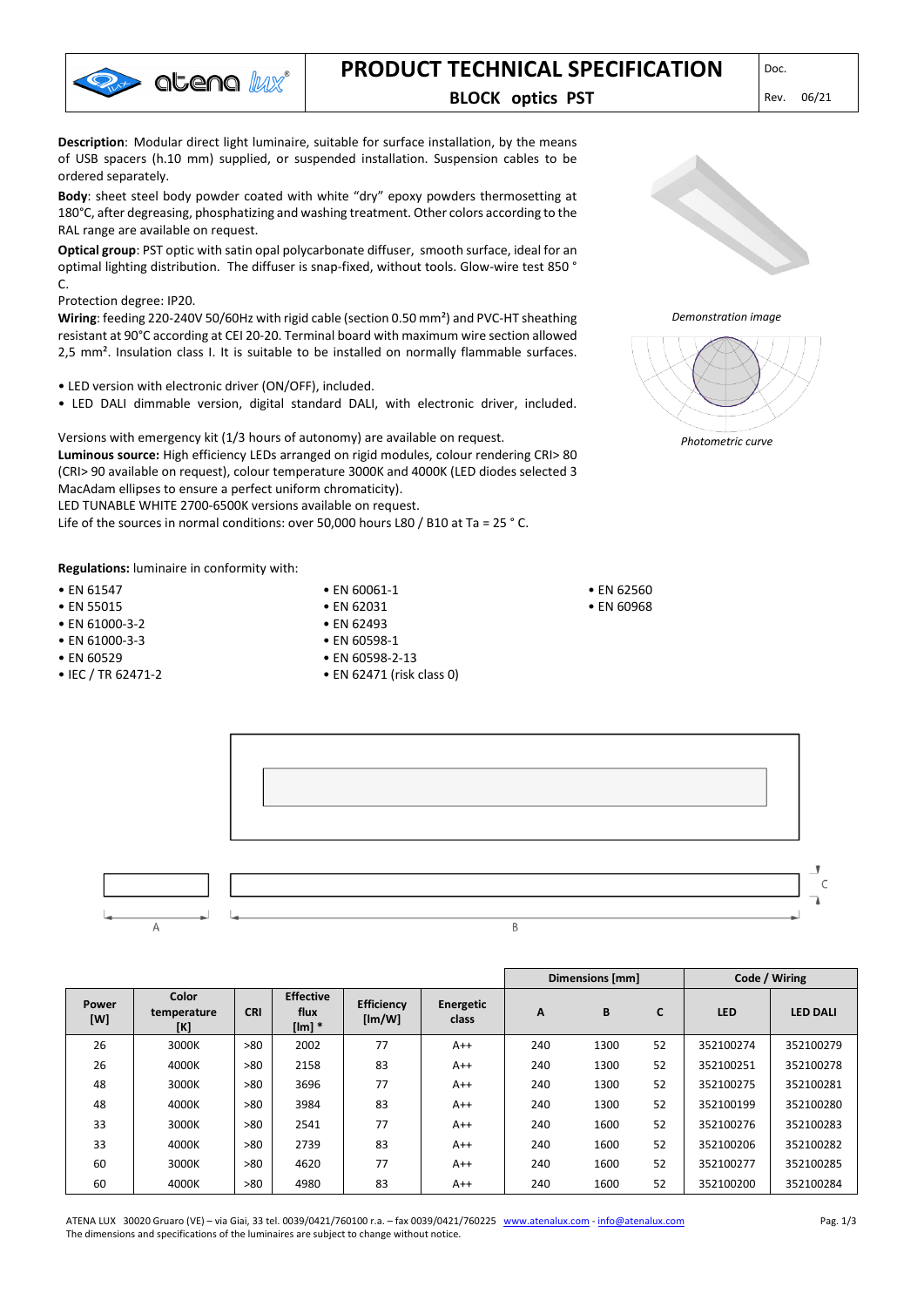

# **PRODUCT TECHNICAL SPECIFICATION**

# **BLOCK optics PST** Rev. 06/21

|              |                             | Dimensions [mm] |                                  |                             |                    |     | Code / Wiring |    |           |                   |
|--------------|-----------------------------|-----------------|----------------------------------|-----------------------------|--------------------|-----|---------------|----|-----------|-------------------|
| Power<br>[W] | Color<br>temperature<br>[K] | <b>CRI</b>      | <b>Effective</b><br>flux<br>[Im] | <b>Efficiency</b><br>[Im/W] | Energetic<br>class | A   | B             | C  | LED-E     | <b>LED E DALI</b> |
| 26           | 3000K                       | >80             | 2002                             | 77                          | $A++$              | 240 | 1300          | 52 | 352100319 | 352100320         |
| 26           | 4000K                       | >80             | 2158                             | 83                          | $A++$              | 240 | 1300          | 52 | 352100321 | 352100322         |
| 48           | 3000K                       | >80             | 3696                             | 77                          | $A++$              | 240 | 1300          | 52 | 352100323 | 352100324         |
| 48           | 4000K                       | >80             | 3984                             | 83                          | $A++$              | 240 | 1300          | 52 | 352100325 | 352100326         |
| 33           | 3000K                       | >80             | 2541                             | 77                          | $A++$              | 240 | 1600          | 52 | 352100303 | 352100304         |
| 33           | 4000K                       | >80             | 2739                             | 83                          | $A++$              | 240 | 1600          | 52 | 352100295 | 352100296         |
| 60           | 3000K                       | >80             | 4620                             | 77                          | $A++$              | 240 | 1600          | 52 | 352100307 | 352100308         |
| 60           | 4000K                       | >80             | 4980                             | 83                          | $A++$              | 240 | 1600          | 52 | 352100299 | 352100300         |

 $*$  Actual flow may have a tolerance of  $\pm$  10%.

#### **INSTALLATION ACCESSORIES**



Ceiling rose for square model suspension 100x100x25, two arch suspensions L = 2000mm, white dry with terminal block and second hole for 3-pole transparent cable outlet L = 1700mm.



Ceiling rose for square model suspension 100x100x25, two arch suspensions L = 2000mm, white dry with terminal block and second hole for 5-pole transparent cable outlet L = 1700mm.



Ceiling rose for square model suspension 100x100x25, two arch suspensions L = 2000mm, dry white with terminal block and second hole for 7-pole transparent cable outlet L = 1700mm.





Transparent power cable. L = 2000m  $\emptyset$  0,75mmq Cable available with 3-5-7 poles related to the selected wiring configuration. Change the red  $x$  to the required number of poles.



Bow suspension L = 2000mm To be provided 2 pcs for each lamp.

**KS009**



Electrified square rose with 2 holes for the passage of the power supply and suspension cable, with connection terminal board. Painted in DRY WHITE color.



Blank module BLOCK white dry L = 1300mm (union brackets included)

#### **MC3521041300**